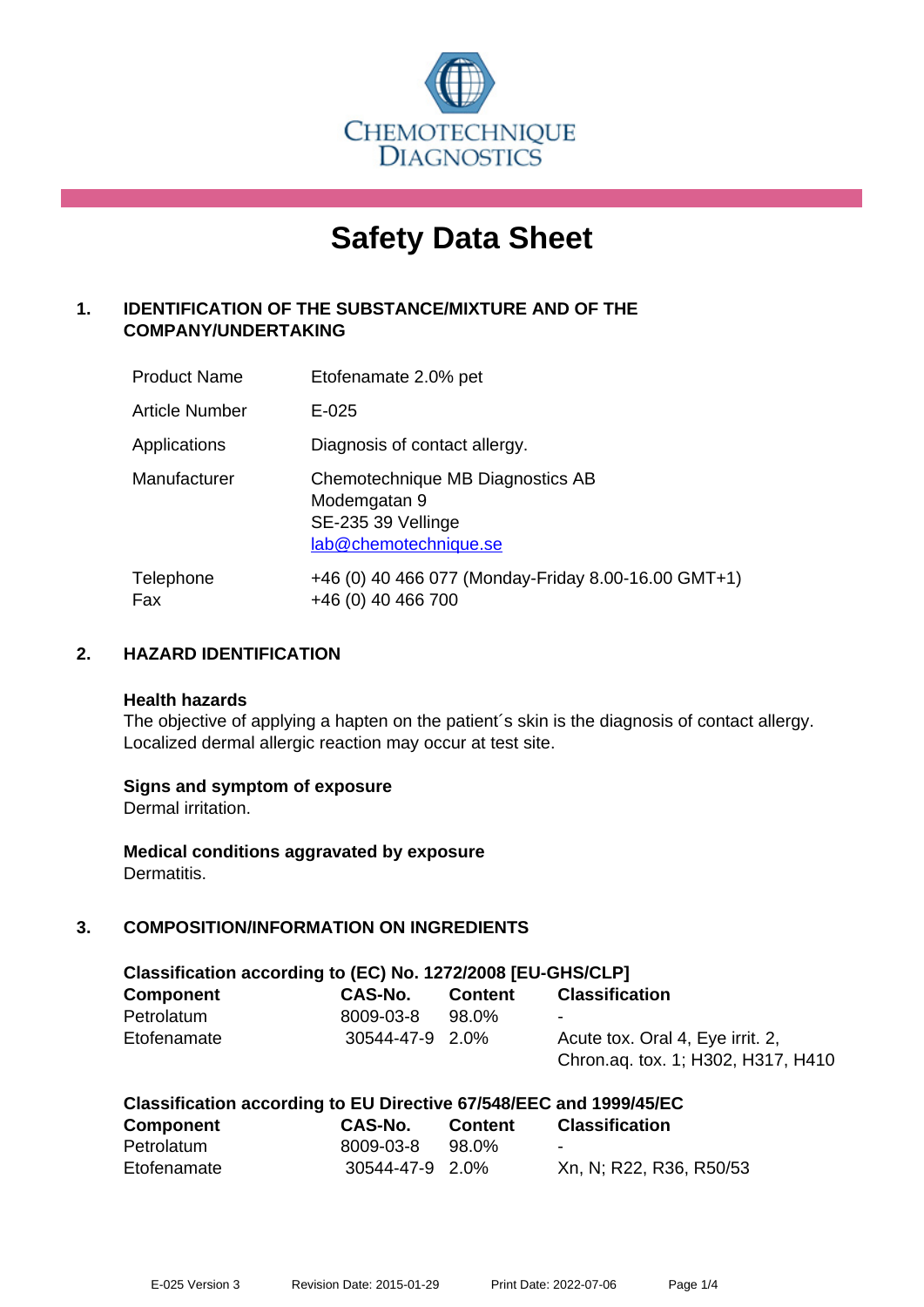## **4. FIRST AID MEASURES**

## **Emergency and first aid procedures**

Obtain medical attention.

# **5. FIRE-FIGHTING MEASURES\***

#### **Suitable extinguish media**

CO2, powder or water spray. Fight larger fires with water spray or alcohol resistant foam.

# **For safety reasons unsuitable extinguishing agents**

Water with full jet.

## **Special protective equipment for fire-fighters**

Wear self-contained respiratory protective device. Wear fully protective suit.

\*Data is shown for petrolatum only

## **6. ACCIDENTAL RELEASES MEASURES**

**Steps to be taken if material is released or spilled** Contain and place in a closed container.

# **7. HANDLING AND STORAGE**

**Precautions to be taken in handling and storage** Store dark at 5-8°C. Avoid extended exposure to light. FOR EXTERNAL USE ONLY.

# **8. EXPOSURE CONTROLS/PERSONAL PROTECTION**

**Respiratory protection** Not required.

**Ventilation** Local exhaust.

**Protective gloves** Disposal gloves.

#### **Eye protection** Not required with normal use.

## **Work/Hygienic practices**

Wash hands after each use.

## **9. PHYSICAL AND CHEMICAL PROPERTIES**

Odour **Odourless** 

Appearance Ivory White Semi-solid

Melting point\* 50-55° C Flash point\*  $>100^{\circ}$ C

Boiling point\* No data available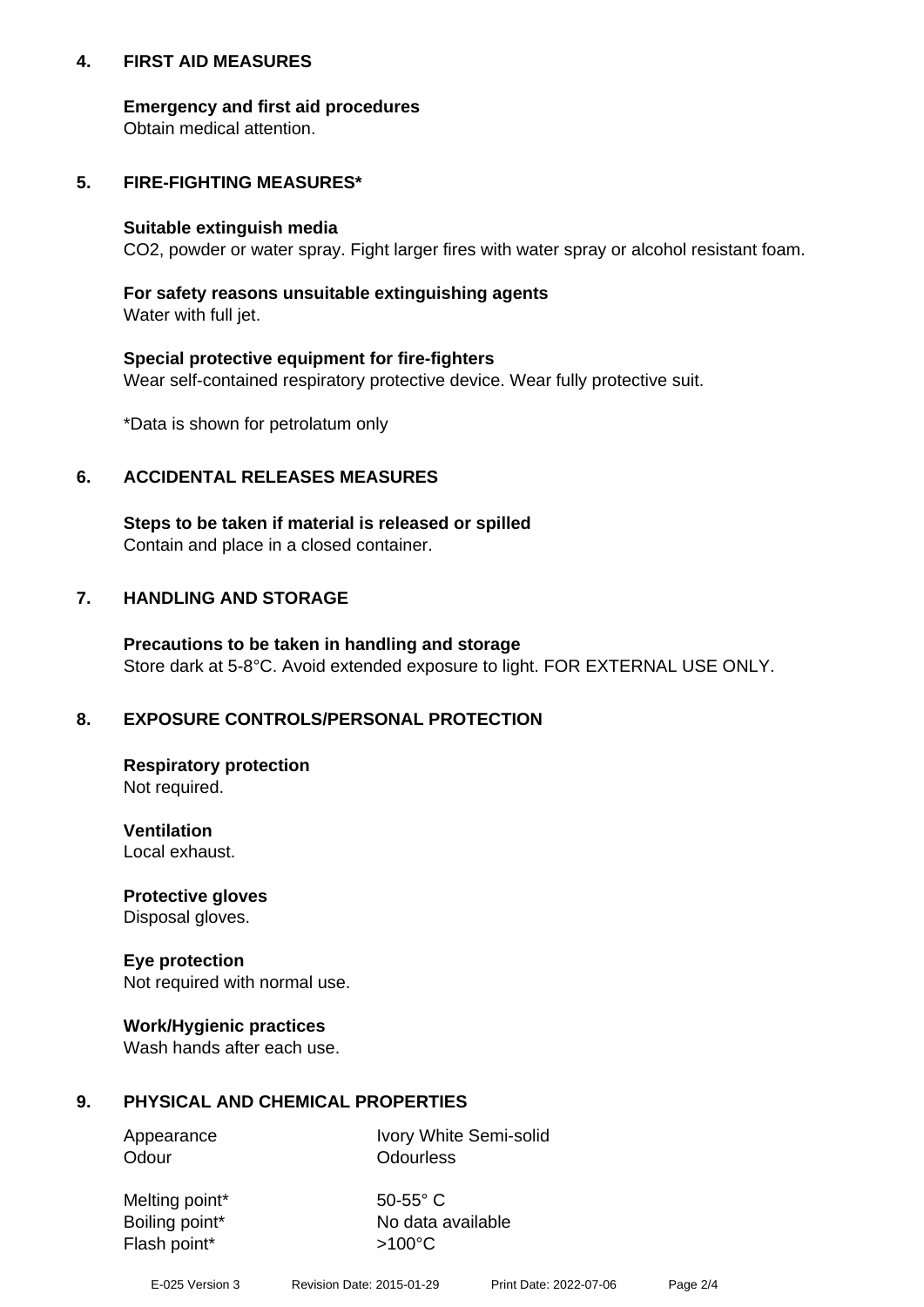Density\* No data available. Solubility in/Miscibility with Water\*

Self ignition\* Product does not self ignite. Danger of explosion\* Product does not present an explosion hazard. Insoluble

\*Data is shown for petrolatum only

# **10. STABILITY AND REACTIVITY**

#### **Incompability**

May react with strong oxidizing agents.

#### **Stability**

Stable at recommended storage conditions.

#### **Hazardous byproducts**

Combustion may generate CO, CO2 and other oxides.

**Hazardous polymerization**

Will not occur.

## **11. TOXICOLOGICAL INFORMATION**

No data available.

## **12. ECOLOGICAL INFORMATION**

No data available.

## **13. DISPOSAL CONSIDERATIONS**

#### **Waste disposal method**

Comply with federal, state/provincial and local regulation.

#### **14. TRANSPORT INFORMATION**

Not dangerous goods.

## **15. REGULATORY INFORMATION**

The classification is according to the latest editions of the EU lists, and extended by company and literature data.

#### **16. OTHER INFORMATION**

#### **Text of H-statements and R-phrases mentioned in Section 3**

| Acute tox. Oral 4                     |                           | Acute toxicity, Oral (Category 4)                             |          |  |
|---------------------------------------|---------------------------|---------------------------------------------------------------|----------|--|
| Eye irrit. 2                          |                           | Eye irritation (Category 2)                                   |          |  |
| Chron. aq. tox. 1<br>H <sub>302</sub> |                           | Chronic aquatic toxicity (Category 1)<br>Harmful if swallowed |          |  |
| E-025 Version 3                       | Revision Date: 2015-01-29 | Print Date: 2022-07-06                                        | Page 3/4 |  |